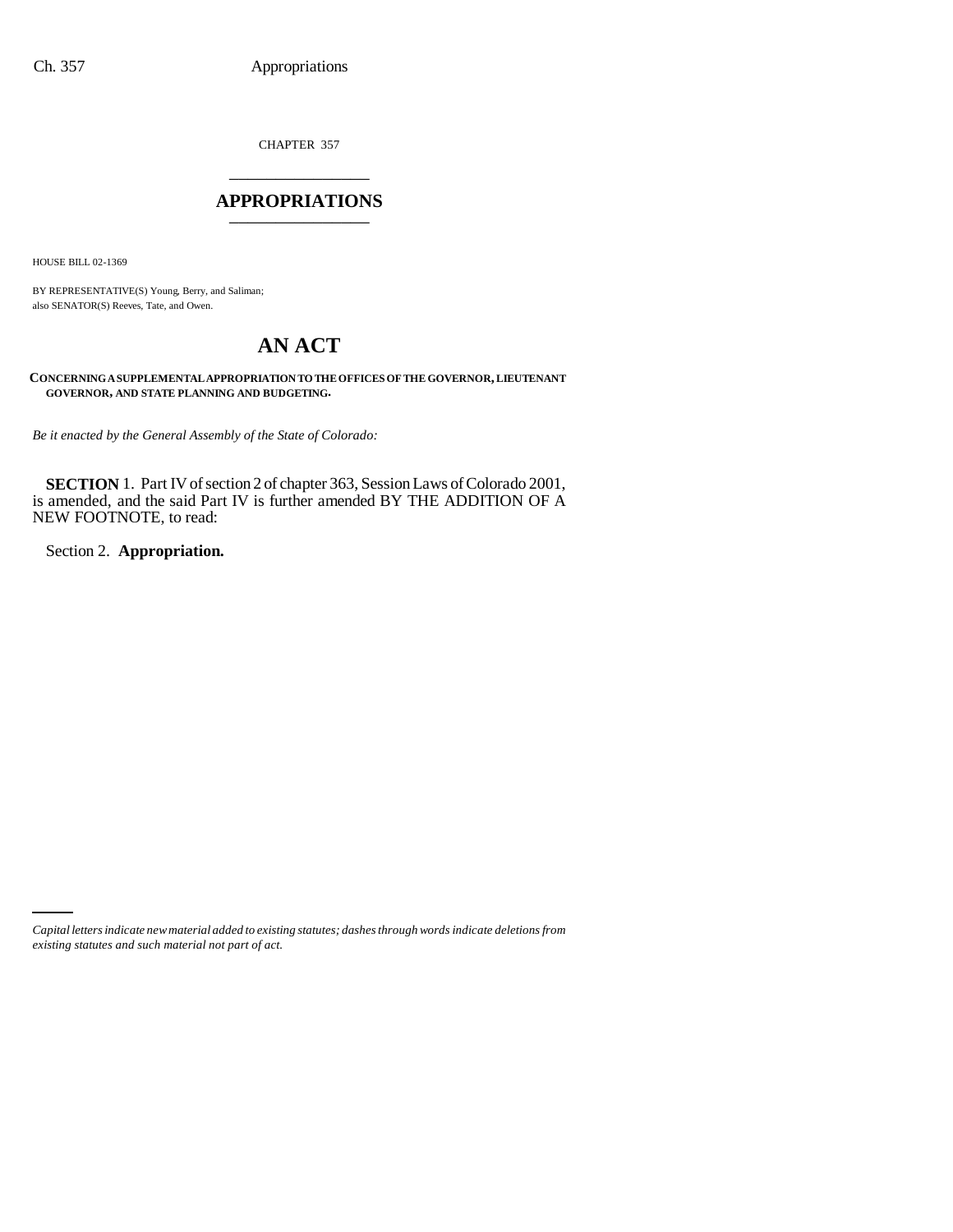| Ch. 357 | Appropriations |
|---------|----------------|
|         |                |

|                                                                                  |                                                                      |              |                               |                                                | APPROPRIATION FROM          |                                              |                                |
|----------------------------------------------------------------------------------|----------------------------------------------------------------------|--------------|-------------------------------|------------------------------------------------|-----------------------------|----------------------------------------------|--------------------------------|
|                                                                                  | ITEM &<br><b>SUBTOTAL</b>                                            | <b>TOTAL</b> | <b>GENERAL</b><br><b>FUND</b> | <b>GENERAL</b><br><b>FUND</b><br><b>EXEMPT</b> | <b>CASH</b><br><b>FUNDS</b> | <b>CASH</b><br><b>FUNDS</b><br><b>EXEMPT</b> | <b>FEDERAL</b><br><b>FUNDS</b> |
|                                                                                  | \$                                                                   | \$           | \$                            | \$                                             | \$                          | \$                                           | \$                             |
|                                                                                  |                                                                      |              | <b>PART IV</b>                |                                                |                             |                                              |                                |
|                                                                                  | <b>GOVERNOR - LIEUTENANT GOVERNOR - STATE PLANNING AND BUDGETING</b> |              |                               |                                                |                             |                                              |                                |
|                                                                                  |                                                                      |              |                               |                                                |                             |                                              |                                |
| (1) OFFICE OF THE GOVERNOR <sup>26</sup><br>(A) Governor's Office                |                                                                      |              |                               |                                                |                             |                                              |                                |
| Administration of                                                                |                                                                      |              |                               |                                                |                             |                                              |                                |
| Governor's Office and                                                            |                                                                      |              |                               |                                                |                             |                                              |                                |
| Residence <sup>27</sup>                                                          | 2,341,218                                                            |              | 2,269,448                     |                                                |                             | $71,770(T)^a$                                |                                |
|                                                                                  | 2,318,324                                                            |              | 2,246,554                     |                                                |                             |                                              |                                |
|                                                                                  |                                                                      |              | $(39.0$ FTE)                  |                                                |                             |                                              |                                |
| Discretionary Fund                                                               | 20,000                                                               |              | 20,000                        |                                                |                             |                                              |                                |
| <b>Mansion Activity Fund</b>                                                     | 110,000                                                              |              |                               |                                                | 90,000 <sup>b</sup>         | $20,000$ <sup>c</sup>                        |                                |
|                                                                                  | 2,471,218                                                            |              |                               |                                                |                             |                                              |                                |
|                                                                                  | 2,448,324                                                            |              |                               |                                                |                             |                                              |                                |
| <sup>a</sup> This amount shall be from indirect cost recoveries.                 |                                                                      |              |                               |                                                |                             |                                              |                                |
|                                                                                  |                                                                      |              |                               |                                                |                             |                                              |                                |
|                                                                                  | <sup>b</sup> This amount shall be from rental fees.                  |              |                               |                                                |                             |                                              |                                |
| <sup>c</sup> This amount shall be from rental fees received from exempt sources. |                                                                      |              |                               |                                                |                             |                                              |                                |

**(B) Special Purpose**

| Health, Life, and Dental | 254,454 | 210,929 | $39.685(T)^a$ | 3.840 |
|--------------------------|---------|---------|---------------|-------|
|                          | 252.345 | 208,820 |               |       |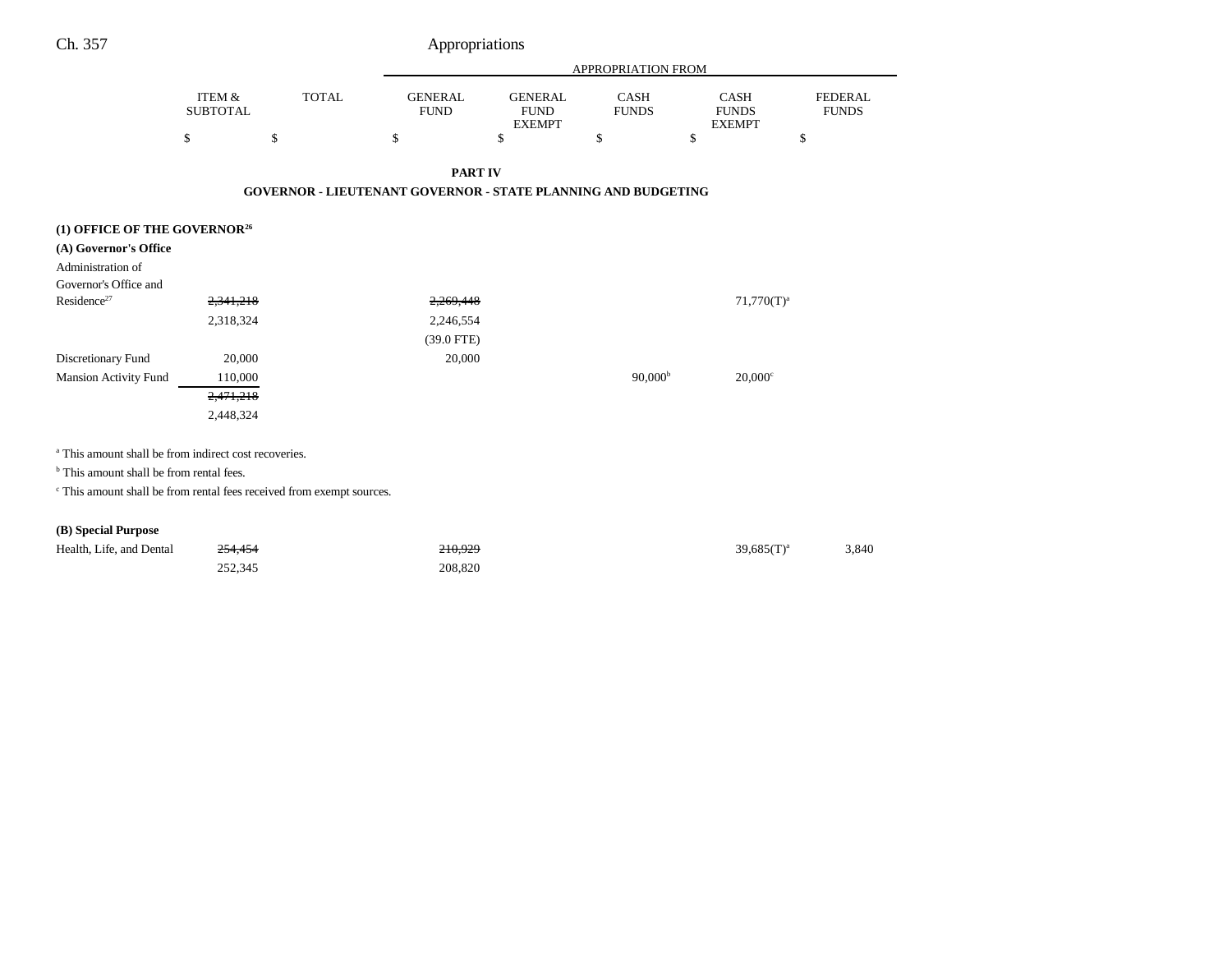| Short-term Disability       | 3,636     | 3,636   |                 |       |
|-----------------------------|-----------|---------|-----------------|-------|
|                             | 3,600     | 3,600   |                 |       |
| <b>Salary Survey</b>        | 344,569   | 275,365 | $64,138(T)^{a}$ | 5,066 |
|                             |           |         |                 |       |
|                             | 341,815   | 272,611 |                 |       |
| Anniversary Increases       | 154,864   | 125,628 | $26,981(T)^a$   | 2,255 |
|                             | 153,608   | 124,372 |                 |       |
| Workers' Compensation       | 1,785     | 1,785   |                 |       |
|                             | 1,681     | 1,681   |                 |       |
| Legal Services for 1,391    |           |         |                 |       |
| hours                       | 81,276    | 81,276  |                 |       |
|                             | 80,463    | 80,463  |                 |       |
| <b>Purchase of Services</b> |           |         |                 |       |
| from Computer Center        | 5,000     | 5,000   |                 |       |
|                             | 6,383     | 6,383   |                 |       |
| Payment to Risk             |           |         |                 |       |
| Management and              |           |         |                 |       |
| Property Funds              | 29,074    | 29,074  |                 |       |
|                             | 12,355    | 12,355  |                 |       |
| Capitol Complex Leased      |           |         |                 |       |
| Space                       | 191,719   | 191,719 |                 |       |
|                             | 197,351   | 197,351 |                 |       |
|                             | 1,066,377 |         |                 |       |
|                             | 1,049,601 |         |                 |       |
|                             |           |         |                 |       |

a These amounts shall be from indirect cost recoveries.

**(C) Other Programs and Grants27**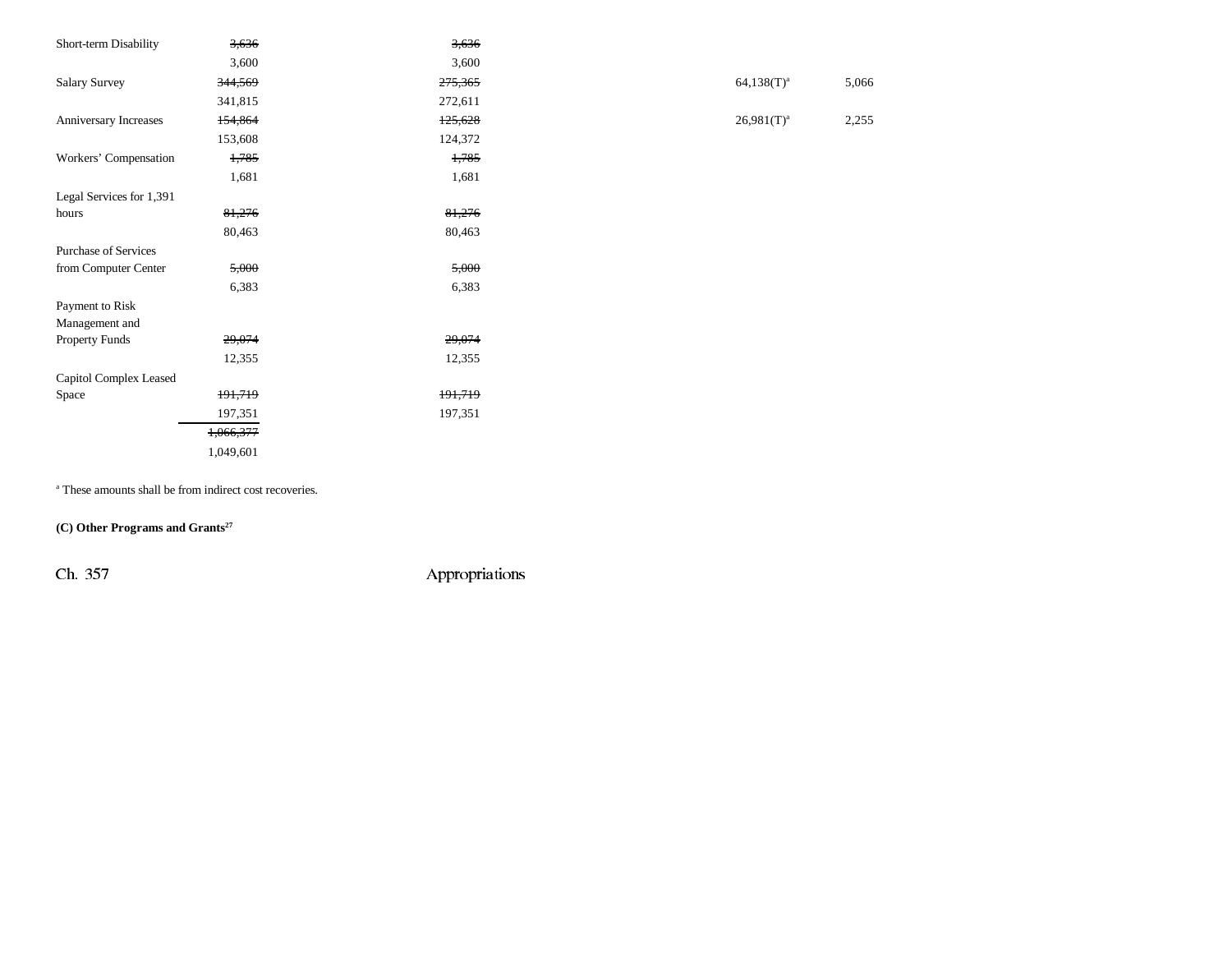|                                                  |                           |              | <b>APPROPRIATION FROM</b>     |                                                |                             |                                              |                                |
|--------------------------------------------------|---------------------------|--------------|-------------------------------|------------------------------------------------|-----------------------------|----------------------------------------------|--------------------------------|
|                                                  | ITEM &<br><b>SUBTOTAL</b> | <b>TOTAL</b> | <b>GENERAL</b><br><b>FUND</b> | <b>GENERAL</b><br><b>FUND</b><br><b>EXEMPT</b> | <b>CASH</b><br><b>FUNDS</b> | <b>CASH</b><br><b>FUNDS</b><br><b>EXEMPT</b> | <b>FEDERAL</b><br><b>FUNDS</b> |
|                                                  | \$                        | \$           | \$                            | \$                                             | Φ                           | \$                                           | Φ                              |
| Program Administration<br>Legal Services for 230 | 21,000,000                |              |                               |                                                |                             |                                              | 21,000,000 <sup>a</sup>        |
| hours                                            | 13,439<br>21,013,439      |              |                               |                                                |                             |                                              | 13,439 <sup>b</sup>            |

<sup>a</sup> This amount includes federal grants estimated to be received by the Governor's Office for the Office of Energy Conservation, the School-to-Career program, the Headstart Program, the Workforce Coordinating Council, and other initiatives, and is included for informational purposes only.

b This amount shall be for legal services for the Office of Energy Conservation, and is included for informational purposes only.

## 24,551,034 24,511,364

#### **(2) OFFICE OF THE LIEUTENANT GOVERNOR**

| Administration       | 194,767 | 194,767     |                 |
|----------------------|---------|-------------|-----------------|
|                      | 192,769 | 192,769     |                 |
|                      |         | $(3.0$ FTE) |                 |
| Discretionary Fund   | 5,000   | 5,000       |                 |
| Commission of Indian |         |             |                 |
| Affairs              | 79,321  | 77,821      | $1,500^{\circ}$ |
|                      | 78,543  | 77,043      |                 |
|                      |         | $(2.5$ FTE) |                 |
|                      |         | 279,088     |                 |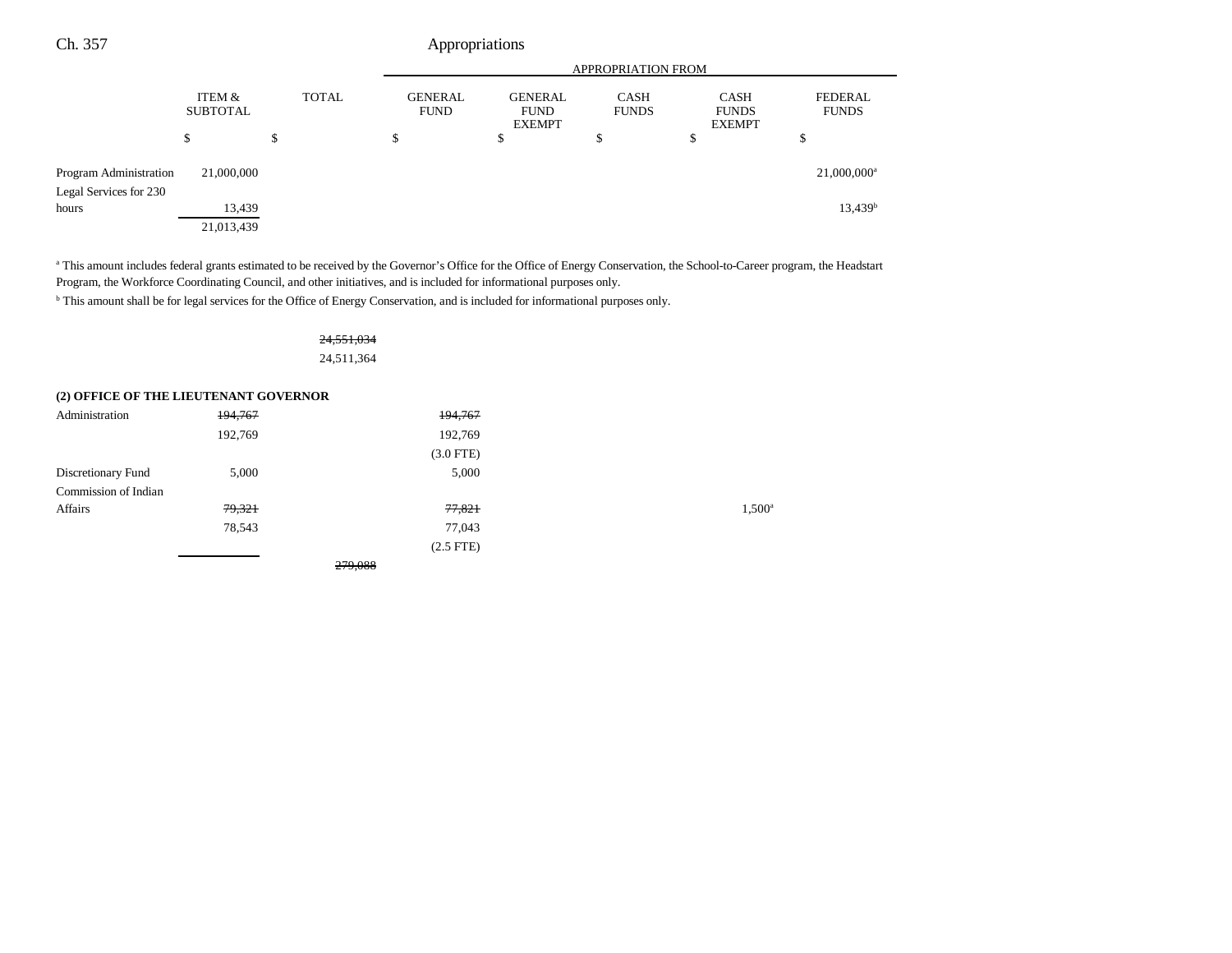276,312

<sup>a</sup> This amount shall be from private donations.

| $BUDGETING^{26, 28, 29, 30, \underline{30a}}$ | (3) OFFICE OF STATE PLANNING AND BUDGETING <sup>26, 28, 29, 30</sup> |           |                  |
|-----------------------------------------------|----------------------------------------------------------------------|-----------|------------------|
| <b>Personal Services</b>                      | 1.196.877                                                            |           | $1,196,877(T)^a$ |
|                                               |                                                                      |           | $(19.5$ FTE)     |
| <b>Operating Expenses</b>                     | 61.314                                                               |           | $61,314(T)^{a}$  |
| <b>Economic Forecasting</b>                   |                                                                      |           |                  |
| <b>Subscriptions</b>                          | 22,939                                                               |           | $22,939(T)^a$    |
|                                               |                                                                      | 1,281,130 |                  |

<sup>a</sup> These amounts shall be from indirect cost recoveries collected from the State Highway Fund by the Department of Transportation pursuant to Section 43-1-113(8)(a), C.R.S.

## **(4) ECONOMIC DEVELOPMENT PROGRAMS**

| Administration                  | 362,675 | 347,886        |                  | $14,789(T)^{a}$ |
|---------------------------------|---------|----------------|------------------|-----------------|
|                                 |         | $(6.0$ FTE)    |                  |                 |
| Vehicle Lease Payments          | 11,655  | 11,655         |                  |                 |
| <b>Leased Space</b>             | 231,540 | 231,540        |                  |                 |
| <b>Business Development</b>     | 865,305 | 850,305        | $15,000^{\rm b}$ |                 |
|                                 | 855,313 | 840,313        |                  |                 |
|                                 |         | $(10.2$ FTE)   |                  |                 |
| <b>Grand Junction Satellite</b> |         |                |                  |                 |
| Office                          | 63,252  | 63,252         |                  |                 |
|                                 |         | $(1.0$ FTE)    |                  |                 |
|                                 |         |                |                  |                 |
| Ch. 357                         |         | Appropriations |                  |                 |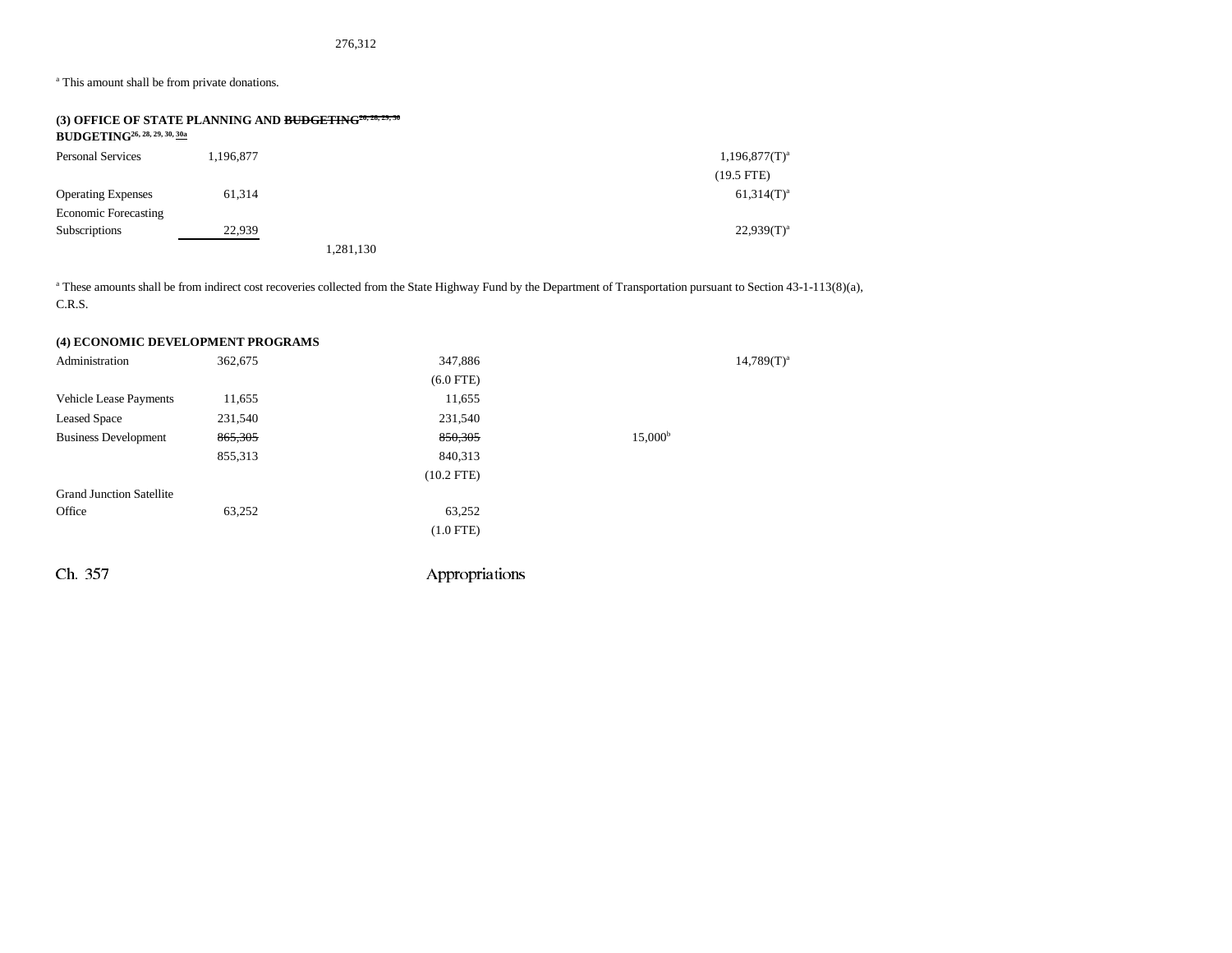|                              |                           |              | APPROPRIATION FROM            |                                                |                             |                                       |                                |
|------------------------------|---------------------------|--------------|-------------------------------|------------------------------------------------|-----------------------------|---------------------------------------|--------------------------------|
|                              | ITEM &<br><b>SUBTOTAL</b> | <b>TOTAL</b> | <b>GENERAL</b><br><b>FUND</b> | <b>GENERAL</b><br><b>FUND</b><br><b>EXEMPT</b> | <b>CASH</b><br><b>FUNDS</b> | CASH<br><b>FUNDS</b><br><b>EXEMPT</b> | <b>FEDERAL</b><br><b>FUNDS</b> |
|                              | \$                        | \$           | $\mathbb{S}$                  | \$                                             | \$                          | \$                                    | \$                             |
| Minority Business Office     | 197,880                   |              | 192,930                       |                                                | 4,950°                      |                                       |                                |
|                              | 185,737                   |              | 180,787                       |                                                |                             |                                       |                                |
|                              |                           |              | $(3.0$ FTE)                   |                                                |                             |                                       |                                |
| <b>Small Business</b>        |                           |              |                               |                                                |                             |                                       |                                |
| Assistance                   | 343,746                   |              | 280,615                       |                                                | 24,470 <sup>b</sup>         |                                       | 38,661                         |
|                              | 336,646                   |              | 273,515                       |                                                |                             |                                       |                                |
|                              |                           |              | $(5.0$ FTE)                   |                                                |                             |                                       |                                |
| Leading Edge Program         |                           |              |                               |                                                |                             |                                       |                                |
| Grants                       | 140,000                   |              | 64,569                        |                                                |                             | $75,431$ <sup>d</sup>                 |                                |
|                              | 139,354                   |              | 63,923                        |                                                |                             |                                       |                                |
| <b>Small Business</b>        |                           |              |                               |                                                |                             |                                       |                                |
| Development Centers          | 1,106,441                 |              | 60,173                        |                                                |                             |                                       | 1,046,268                      |
|                              |                           |              | $(1.0$ FTE)                   |                                                |                             |                                       | $(2.0$ FTE $)$                 |
| <b>International Trade</b>   |                           |              |                               |                                                |                             |                                       |                                |
| Office $31$                  | 960,109                   |              | 910,109                       |                                                | 50,000 <sup>b</sup>         |                                       |                                |
|                              | 935,285                   |              | 885,285                       |                                                |                             |                                       |                                |
|                              |                           |              | $(8.0$ FTE)                   |                                                |                             |                                       |                                |
| <b>Agriculture Marketing</b> | 675,344                   |              | 675,344°                      |                                                |                             |                                       |                                |
|                              | 668,591                   |              | 668,591 <sup>e</sup>          |                                                |                             |                                       |                                |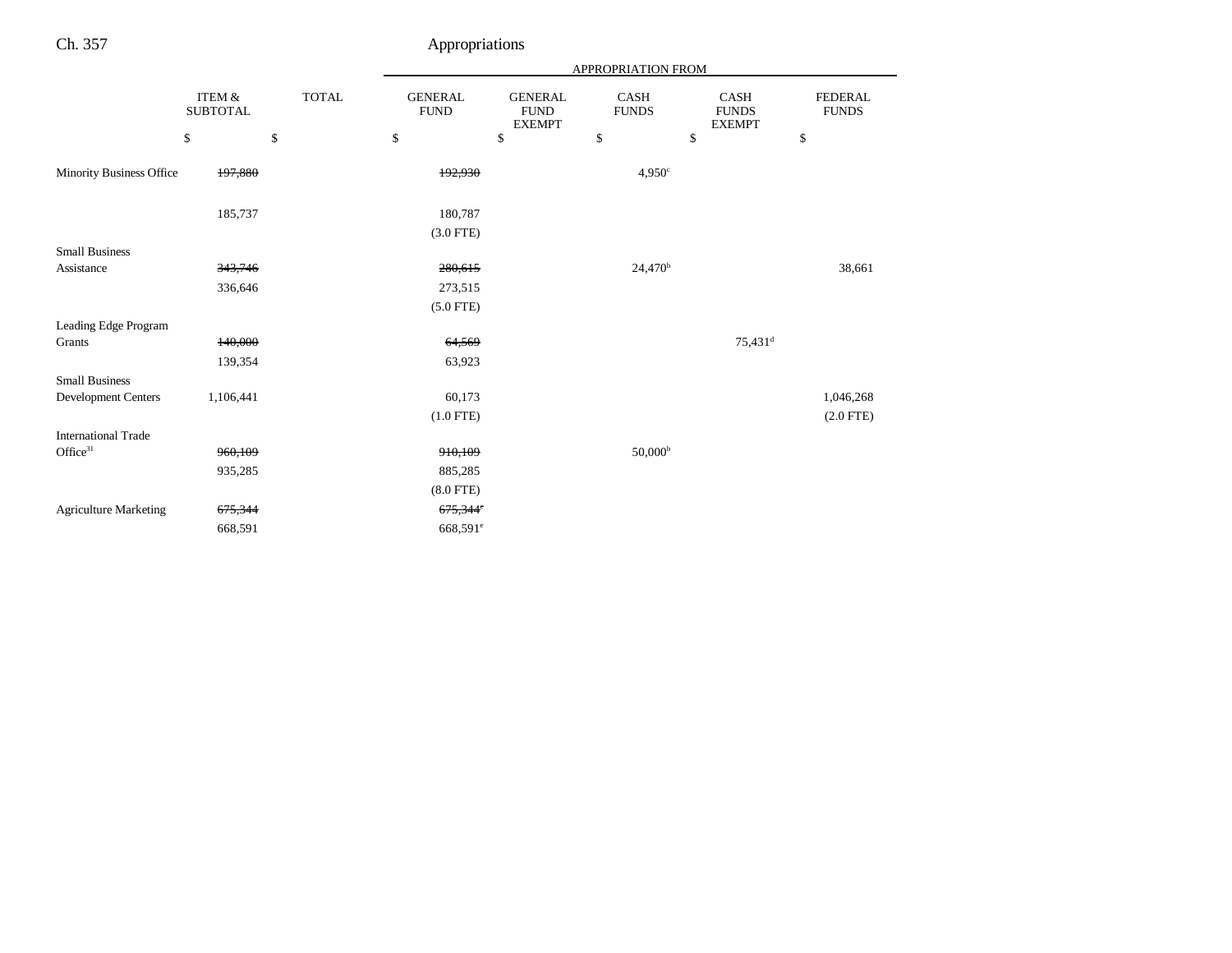#### Motion Picture and

| <b>Television Commission</b>      |           |                |                       |
|-----------------------------------|-----------|----------------|-----------------------|
| Program Costs                     | 357,783   | 357,783        |                       |
|                                   | 327,783   | 327,783        |                       |
|                                   |           | $(4.5$ FTE)    |                       |
| Colorado Promotion -              |           |                |                       |
| Colorado Welcome                  |           |                |                       |
| Centers                           | 494,968   | 399,555        | 95,413 <sup>f</sup>   |
|                                   |           | $(3.3$ FTE)    |                       |
| Colorado Promotion -              |           |                |                       |
| Other Program Costs               | 5,650,000 | 5,600,000      | $50,000$ <sup>s</sup> |
|                                   | 6,150,000 | 5,500,000      | 650,000               |
| Production and                    |           |                |                       |
| Distribution of State             |           |                |                       |
| <b>Highway Maps</b>               | 100,000   | 100,000        |                       |
|                                   | 90,000    | 90,000         |                       |
| Economic Development Commission - |           |                |                       |
| General Economic                  |           |                |                       |
| Incentives and                    |           |                |                       |
| Marketing <sup>32</sup>           | 1,189,017 | 1,189,017      |                       |
|                                   | 1,177,127 | 1,177,127      |                       |
|                                   |           | $(2.0$ FTE)    |                       |
| Colorado First                    |           |                |                       |
| <b>Customized Job</b>             |           |                |                       |
| Training <sup>33</sup>            | 3,133,400 | 3,133,400      |                       |
|                                   | 3,102,066 | 3,102,066      |                       |
| <b>Existing Industry</b>          |           |                |                       |
| Training <sup>33</sup>            | 1,125,220 | 1.125.220      |                       |
| Ch. 357                           |           | Appropriations |                       |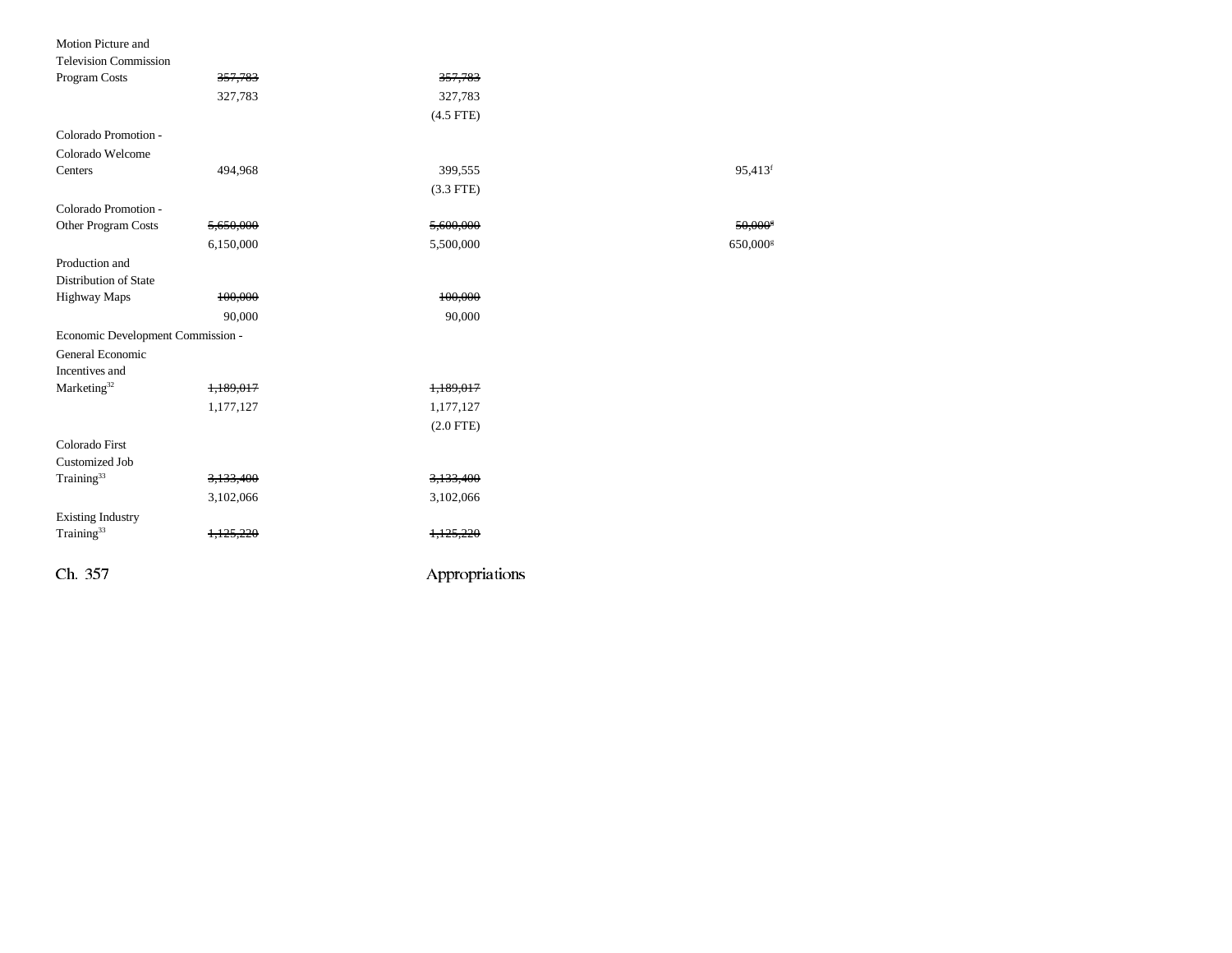|                           |   |              |                               |                                                | <b>APPROPRIATION FROM</b>   |                                              |                                |
|---------------------------|---|--------------|-------------------------------|------------------------------------------------|-----------------------------|----------------------------------------------|--------------------------------|
| ITEM &<br><b>SUBTOTAL</b> |   | <b>TOTAL</b> | <b>GENERAL</b><br><b>FUND</b> | <b>GENERAL</b><br><b>FUND</b><br><b>EXEMPT</b> | <b>CASH</b><br><b>FUNDS</b> | <b>CASH</b><br><b>FUNDS</b><br><b>EXEMPT</b> | <b>FEDERAL</b><br><b>FUNDS</b> |
| \$                        | C |              | \$                            | ¢<br>D                                         | \$                          | \$                                           | ¢<br>Ф                         |
| 1,113,968                 |   |              | 1,113,968                     |                                                |                             |                                              |                                |
|                           |   | 17,008,335   |                               |                                                |                             |                                              |                                |
|                           |   | 17,352,401   |                               |                                                |                             |                                              |                                |

<sup>a</sup> This amount shall be from indirect cost recoveries.

<sup>b</sup> These amounts shall be from various fees collected.

<sup>c</sup> This amount shall be from the Minority Business Fund pursuant to Section 24-49.5-104, C.R.S.

d This amount shall be from grants and donations.

e This amount shall be transferred to the Department of Agriculture and is shown here for informational purposes only.

f This amount shall be from reserves in the Colorado Tourism Promotion Fund pursuant to Section 24-49.7-106, C.R.S.

<sup>g</sup> This amount OF THIS AMOUNT, \$500,000(T) SHALL BE FROM THE ECONOMIC DEVELOPMENT FUND, AND \$150,000 shall be from grants, donations and reserves in the Colorado Tourism Promotion Fund pursuant to Section 24-49.7-106, C.R.S.

# **(5) OFFICE OF INNOVATION AND TECHNOLOGY34, 35, 36, 37, 38, 39**

| <b>Personal Services</b>  | 1,078,715 | 1,078,715    |
|---------------------------|-----------|--------------|
|                           |           | $(15.5$ FTE) |
| <b>Operating Expenses</b> | 258,298   | 258,298      |
|                           | 244,864   | 244,864      |
| Legal Services for 110    |           |              |
| hours                     | 6,427     | 6,427        |
|                           |           | 1,343,440    |
|                           |           | 1,330,006    |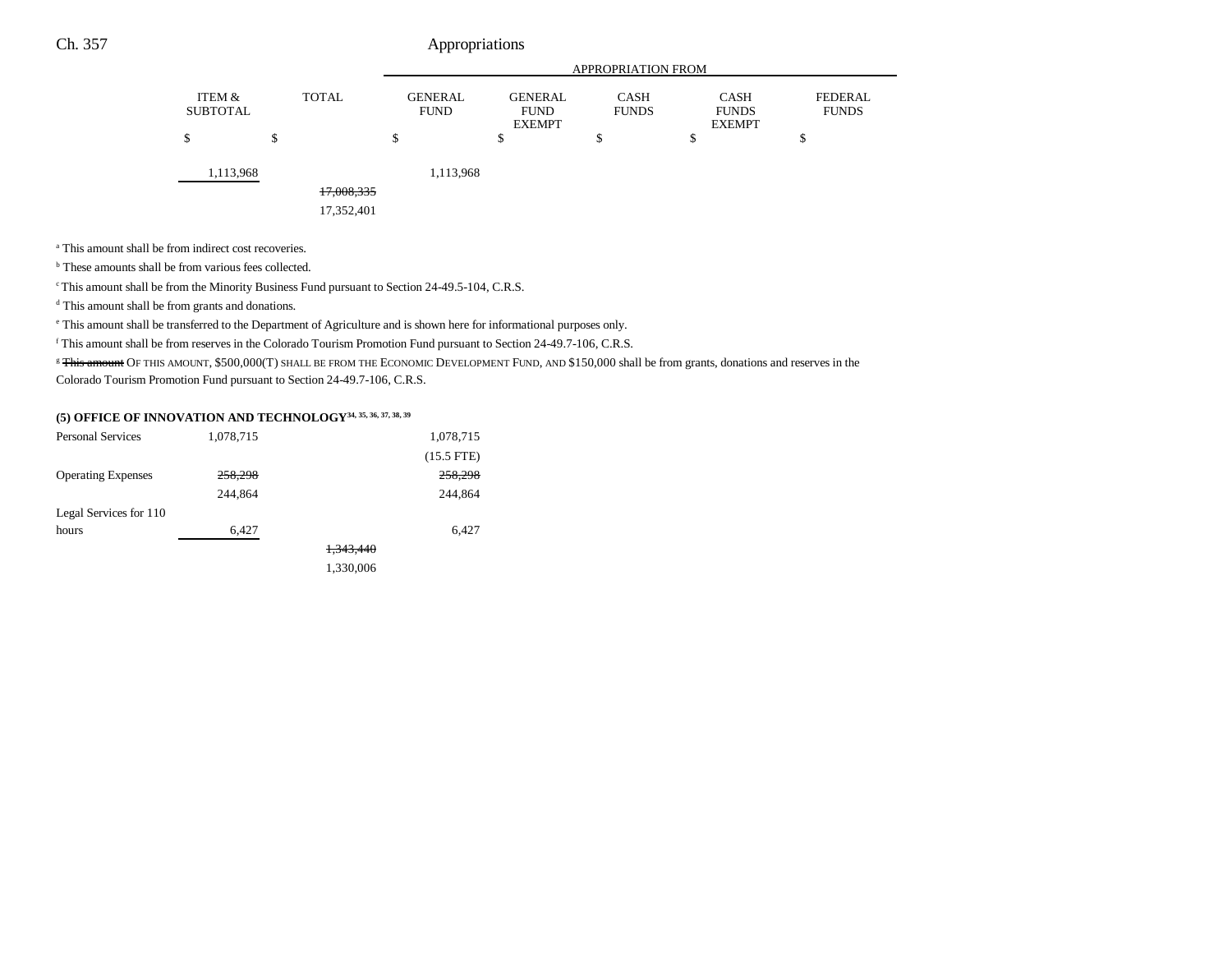| <b>TOTALS PART IV</b>  |              |              |           |                           |              |
|------------------------|--------------|--------------|-----------|---------------------------|--------------|
| (GOVERNOR-             |              |              |           |                           |              |
| <b>LIEUTENANT</b>      |              |              |           |                           |              |
| <b>GOVERNOR- STATE</b> |              |              |           |                           |              |
| PLANNING AND           |              |              |           |                           |              |
| $BUDGETING)^{4,5}$     | \$44,463,027 | \$20,428,241 | \$184.420 | $$1,740,837$ <sup>a</sup> | \$22,109,529 |
|                        | \$44,751,213 | \$20,116,427 |           | $$2,340,837$ <sup>a</sup> |              |

a Of this amount, \$1,998,493 contains a (T) notation.

**FOOTNOTES** -- The following statements are referenced to the numbered footnotes throughout section 2.

- 4 (Governor lined through this provision. See L. 2001, p. 2345.)
- 5 All Departments, Totals -- The General Assembly requests that copies of all reports requested in other footnotes contained in this act be delivered to the Joint Budget Committee and the majority and minority leadership in each house of the General Assembly. Each principal department of the state shall produce its rules in an electronic format that is suitable for public access through electronic means. Such rules in such format shall be submitted to the Office of Legislative Legal Services for publishing on the Internet. It is the intent of the General Assembly that this be done within existing resources.
- 26 (Governor lined through this provision. See L. 2001, p. 2347.).
- 27 (Governor lined through this provision. See L. 2001, p. 2348.).
- 28(Governor lined through this provision. See L. 2001, p. 2348.).
- 29 (Governor lined through this provision. See L. 2001, p. 2348.).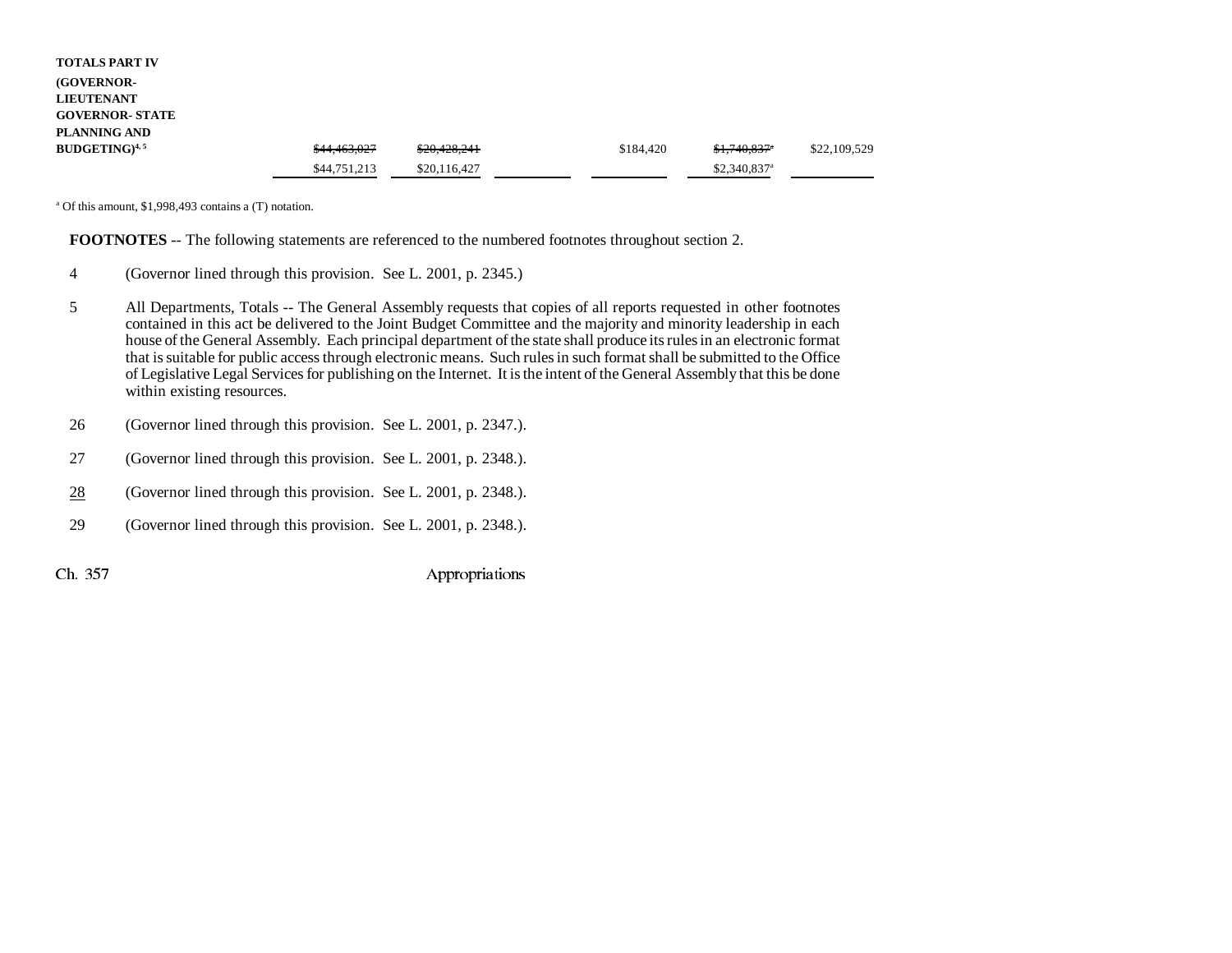|                 | TOTAL | APPROPRIATION FROM |                |              |               |                |  |
|-----------------|-------|--------------------|----------------|--------------|---------------|----------------|--|
| ITEM &          |       | <b>GENERAL</b>     | <b>GENERAL</b> | CASH         | CASH          | <b>FEDERAL</b> |  |
| <b>SUBTOTAL</b> |       | <b>FUND</b>        | <b>FUND</b>    | <b>FUNDS</b> | <b>FUNDS</b>  | <b>FUNDS</b>   |  |
|                 |       |                    | <b>EXEMPT</b>  |              | <b>EXEMPT</b> |                |  |
|                 |       |                    |                |              |               |                |  |

<sup>30</sup> (Governor lined through this provision. See L. 2001, p. 2349.).

- 30a GOVERNOR - LIEUTENANT GOVERNOR - STATE PLANNING AND BUDGETING, OFFICE OF STATE PLANNING AND BUDGETING -- THE GENERAL ASSEMBLY REQUESTS THAT THE OFFICE OF STATE PLANNING AND BUDGETING PROVIDE PERIODIC UPDATES TO THE JOINT BUDGET COMMITTEE ON THE STATUS OF THE STATE'S EFFORTS TO COMPLY WITH THE HEALTH INSURANCEPORTABILITY AND ACCOUNTABILITY ACT (HIPAA).
- 31 (Governor lined through this provision. See L. 2001, p. 2349.).
- 32(Governor lined through this provision. See L. 2001, p. 2349.).
- 33 (Governor lined through this provision. See L. 2001, p. 2350.).
- 34(Governor lined through this provision. See L. 2001, p. 2350.).
- 35(Governor lined through this provision. See L. 2001, p. 2351.).
- 36(Governor lined through this provision. See L. 2001, p. 2351.).
- 37(Governor lined through this provision. See L. 2001, p. 2351.).
- 38 Governor Lieutenant Governor State Planning and Budgeting, Office of Innovation and Technology -- It is the intent of the General Assembly that the Commission on Information Management investigate the feasibility and cost-efficiency of leasing, rather than purchasing, information technology equipment. The findings of such investigation shall be delivered to the Joint Budget Committee no later than July 1, 2001.